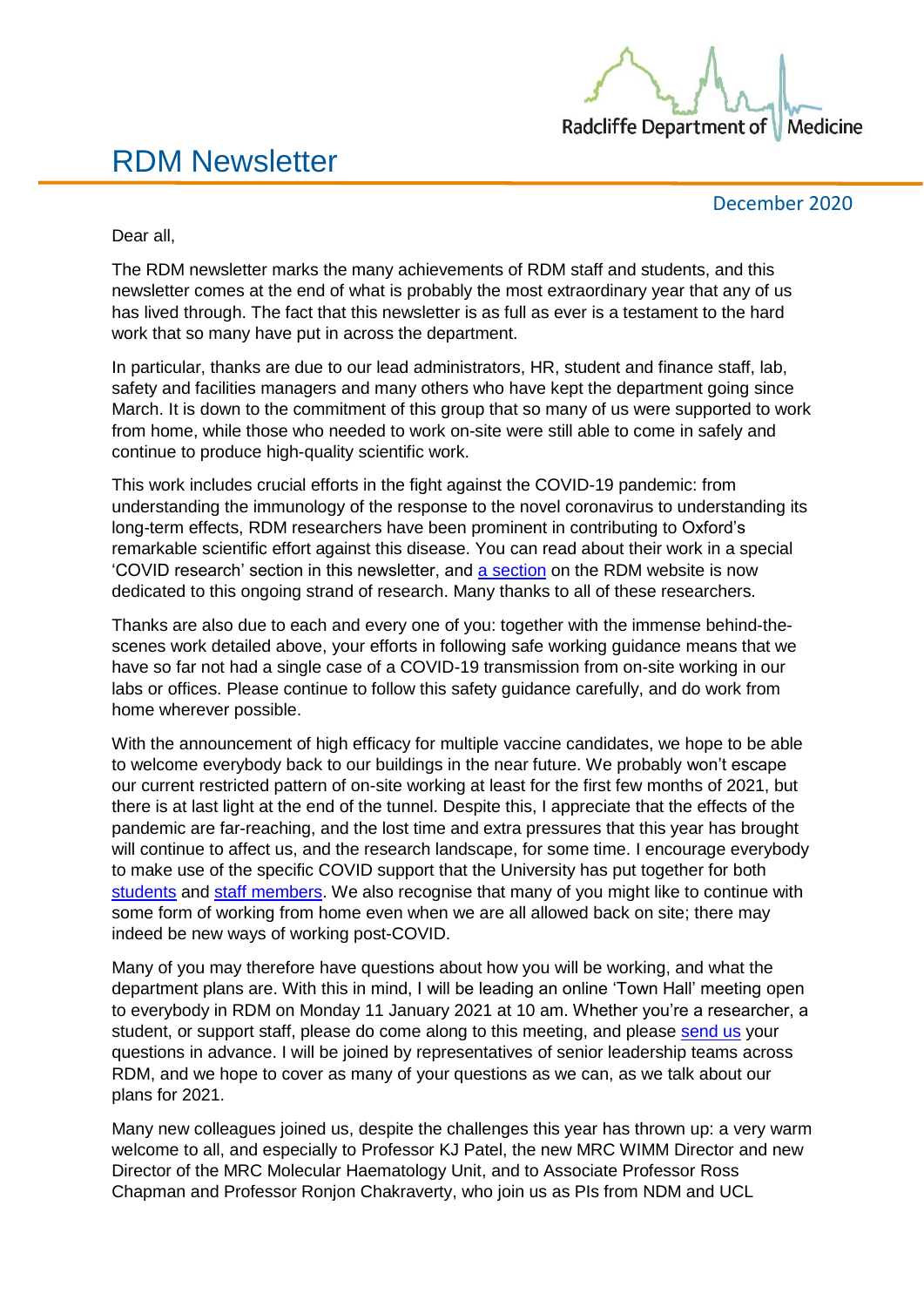respectively. At the same time, we have lost some key contributors to the Department and I would particularly like to acknowledge the vital contributions of Professor Doug Higgs and Professor Alison Banham, both of whom helped me hugely in getting RDM established.

Many of our academics gained new titles: warm congratulations to our new Professors, Associate Professors, and University Research Lecturers, about whom there are more details further in our newsletter.

This year has also brought sad news, including the death of Professor Vincenzo Cerundolo at the beginning of the year. Enzo, as he was universally known, was the Director of the MRC Human Immunology Unit (HIU), a world-class scientist, and a much-missed friend and colleague.

But at the end of this year, I am cheered by the news that over 30 new DPhil students will have joined us by January 2021 – a very warm welcome to you all. You were our first cohort with an online induction, complete with hand-delivered brownies instead of the tea and cakes we usually lay on for the day.

At the end of this unusual and challenging year, I am very grateful and proud for all that everybody at RDM has done.

With best wishes for Christmas and the New Year.

Hugh Watkins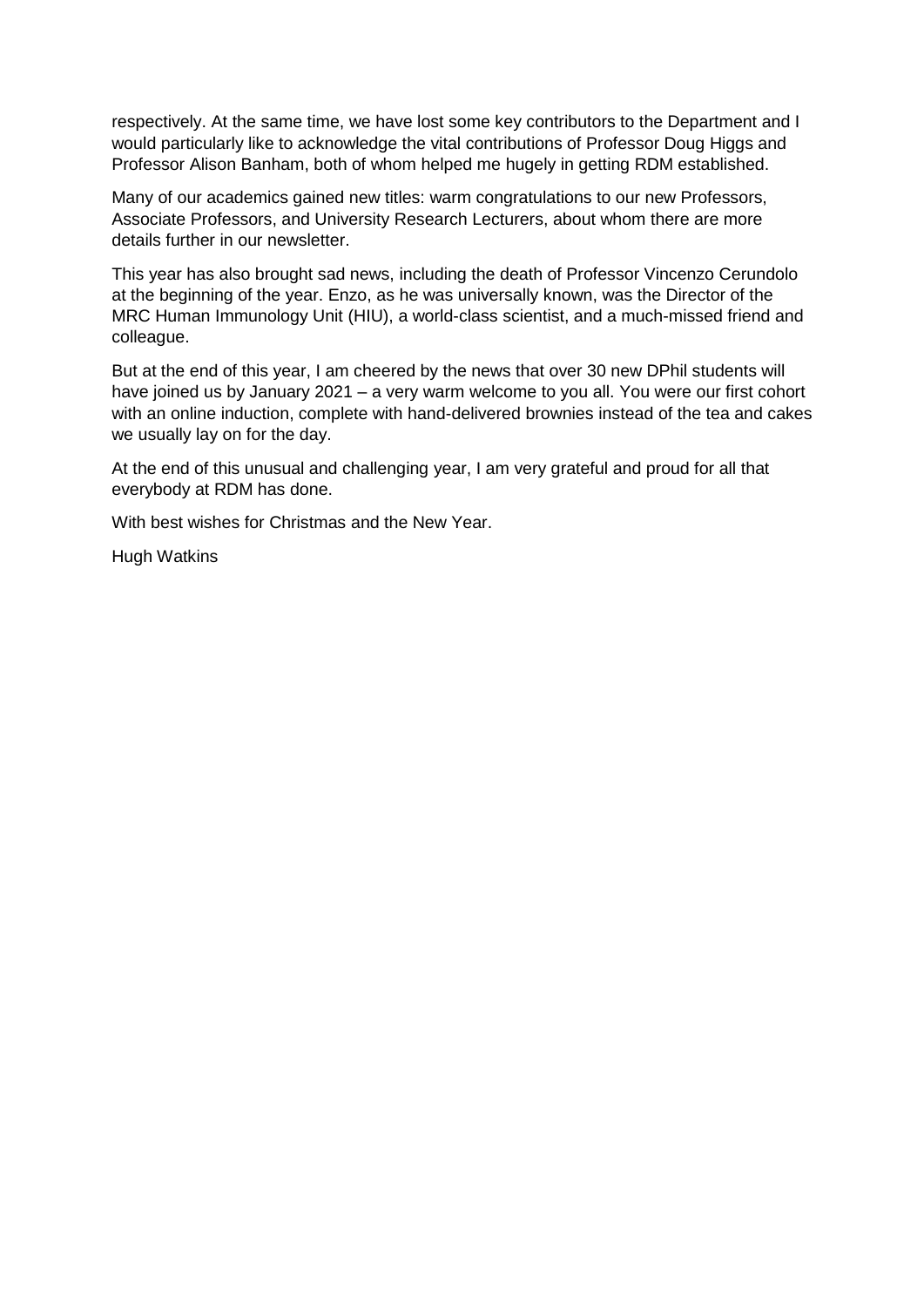#### **Professor Vincenzo Cerundolo FRS 1959-2020**

Professor Vincenzo Cerundolo (universally known as Enzo) was the Director of the [MRC Human](https://www.imm.ox.ac.uk/resolveuid/656524f899834bc39c0e1085bcd84c98)  [Immunology Unit](https://www.imm.ox.ac.uk/resolveuid/656524f899834bc39c0e1085bcd84c98) (MRC HIU) at the MRC Weatherall Institute of Molecular Medicine (WIMM), Fellow of the Royal Society, Fellow of the Academy of Medical Sciences, Head of the Investigative Medicine Division, Radcliffe Department of Medicine, and Fellow of Merton College. He died of cancer in January of this year, leaving behind a seminal body of work in his field of immunology, as well as a legacy of collaboration and fostering talent. He is greatly missed by his friends, collaborators, colleagues and students.

Enzo worked tirelessly and passionately for the benefit of the MRC HIU and built on the work of Andrew McMichael FRS to create a strong collaborative environment with a positive and inclusive culture which has directly contributed to its success. Professor Graham Ogg is currently interim Director of the MRC HIU, and a new Director for the unit will be announced very shortly.

# **Save the date**

#### **Christmas closure dates**

The Radcliffe Department of Medicine (RDM) will be formally closed from Wednesday 23 December to Friday 1 January, both days inclusive. This includes the fixed closure dates announced by the Vice Chancellor earlier this year. Individual divisions will provide more information about their local arrangements for this period, only a skeleton service is expected to operate across RDM.

#### **Head of Department 'Town Hall' meeting 10-11.00 am, Monday 11 January 2021**

Please join us online for a short talk by Head of Department Professor Hugh Watkins about the department's plans for 2021, followed by a Q&A with a panel of RDM Senior Leaders. We hope the content of the talk will be very much driven by what staff and students want to know about, so please send us any questions/subjects you'd like to be discussed in the meeting to [communications@rdm.ox.ac.uk,](mailto:communications@rdm.ox.ac.uk?subject=HoD%20Town%20Hall%20Meeting) with the subject heading 'HoD Town Hall Meeting'. More details will be provided in the RDM weekly bulletin closer to the time.

#### **RDM Annual Symposium 2021**

The RDM Annual Symposium returns in 2021, in an online format, with a half-day of talks and discussion on the afternoon of Tuesday 23 March. All students and staff (including those who are not researchers) are invited and encouraged to attend. The event will begin with a broad overview of research across RDM. More details closer to the time.

# **Important Reminder**

#### **RDM acknowledgement in publications and press releases**

Please do make sure that the department is acknowledged in publications, press releases and other media outreach as far as possible. Whenever you are writing your affiliation, in publications, on correspondence etc. it should be done as follows: Name of Unit/Centre/Institute (if applicable), Name of Division, Radcliffe Department of Medicine, e.g. Diabetes Trials Unit, Oxford Centre for Diabetes, Endocrinology & Metabolism, Radcliffe Department of Medicine.

In press release, we would be grateful if you could give your RDM affiliation as part of a quote, e.g. "Dr Jane Smith from the Radcliffe Department of Medicine said…"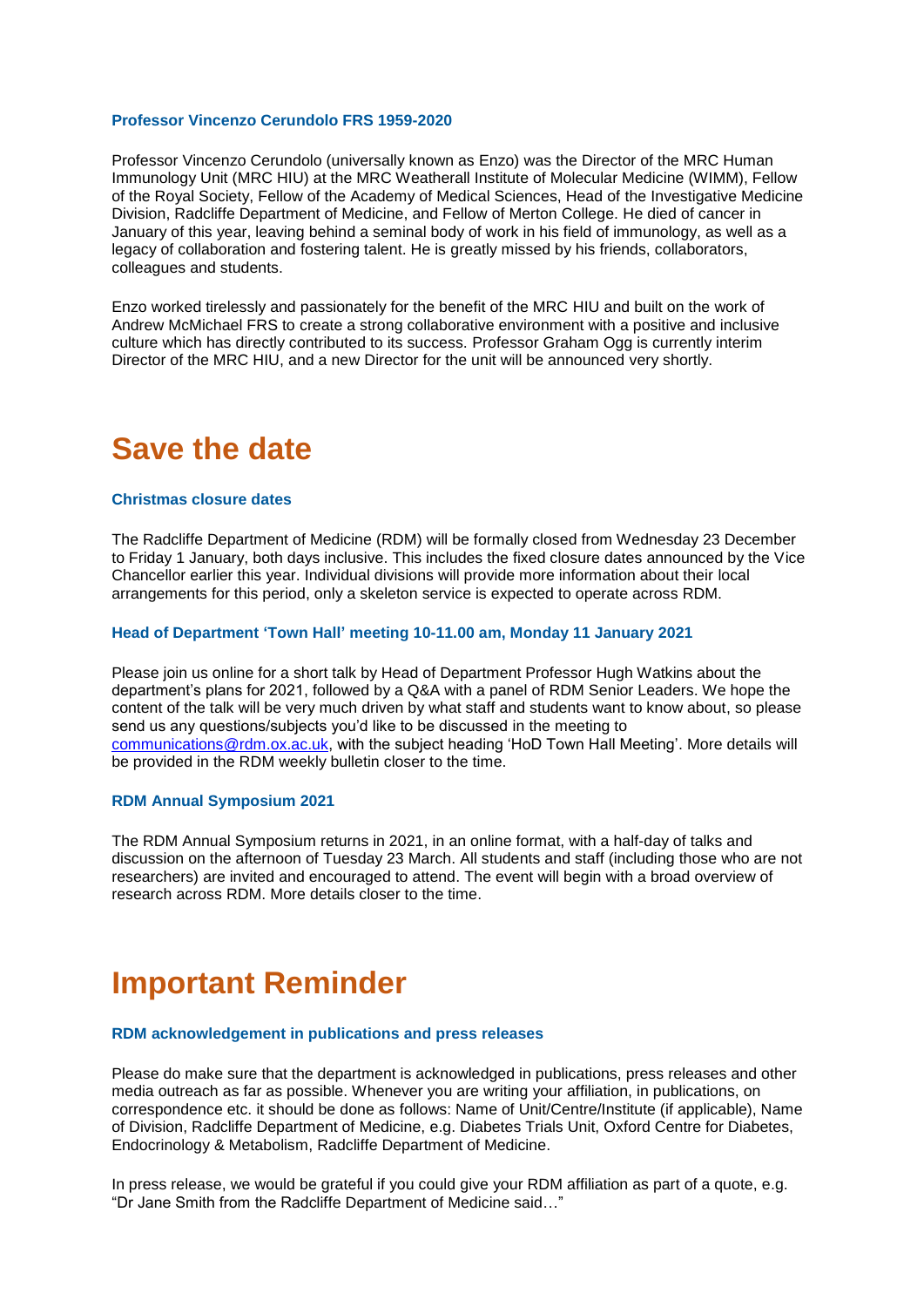# **Congratulations**

### **Congratulations to our researchers awarded University titles**

Congratulations to our new Full Professors: **Ellie Tzima**, Professor of Cardiovascular Biology (CVM)[;](https://www.rdm.ox.ac.uk/people/jan-rehwinkel) [Jan Rehwinkel,](https://www.rdm.ox.ac.uk/people/jan-rehwinkel) Professor of Innate Immunology (MRC HIU, MRC WIMM, IMD); and [Tatjana Sauka-](https://www.rdm.ox.ac.uk/people/tatjan-sauka-spengler)[Spengler,](https://www.rdm.ox.ac.uk/people/tatjan-sauka-spengler) Professor of Developmental Genomics and Gene Regulation (MRC WIMM, NDCLS) .

Congratulations also to our new Associate Professors: [Masliza Mahmod](https://www.rdm.ox.ac.uk/people/masliza-mahmod) (OCMR, CVM) and [Tim Betts](https://www.rdm.ox.ac.uk/people/timothy-betts) (CVM), both of whom are now Associate Professors of Cardiovascular Medicine; Mark Crabtree (CVM), who is now Associate Professor of Cardiovascular Biochemistry; [Svetlana Reilly](https://www.rdm.ox.ac.uk/people/svetlana-reilly) (CVM) who is now Associate Professor of Cardiovascular Science; [David Sims](https://www.rdm.ox.ac.uk/people/david-sims) (MRC WIMM, NDCLS), who is now Associate Professor of Computational Genomics (all 5 previously held the title of University Research Lecturer); [James Davies](https://www.rdm.ox.ac.uk/people/james-davies) (MRC MHU, MRC WIMM, NDCLS), who is now Associate Professor of Genomics; and Karthik Ramasamy (MRC WIMM, NDCLS), who is now Associate Professor of Haematology.

In addition, [Dr Ladislav Valkovic](https://www.rdm.ox.ac.uk/people/ladislav-valkovic) (OCMR, CVM) has been awarded the title of University Research Lecturer and becomes a PI in RDM.

Many congratulations to all our researchers.

# **Prizes and awards**

We're always keen to hear about your prize wins: please email [communications@rdm.ox.ac.uk](mailto:communications@rdm.ox.ac.uk) to let us know.

#### **2020 RDM graduate prize winners**

Many congratulations to [Alba Rodriguez-Meira](https://www.rdm.ox.ac.uk/people/alba-rodriguezmeira) from the [Mead group](https://www.rdm.ox.ac.uk/about/our-divisions/nuffield-division-of-clinical-laboratory-sciences/nuffield-division-of-clinical-laboratory-sciences-research/mead-group-haematopoietic-stem-cell-biology) (MRC MHU, MRC WIMM, NDCLS) and [Ioannis Akoumianiakis](https://www.rdm.ox.ac.uk/people/ioannis-akoumianakis) from the [Antoniades group](https://www.rdm.ox.ac.uk/about/our-divisions/division-of-cardiovascular-medicine/division-of-cardiovascular-medicine-research/the-oxford-translational-cardiovascular-research-group) (CVM), who are the 2020 winners of the RDM graduate prize.

# **2020 RDM 'Excellent Supervision' Awards**

[Dr Adam Lewandowski](https://www.rdm.ox.ac.uk/people/adam-lewandowski) (CCRF, CVM) and [Professor Adam Mead](https://www.rdm.ox.ac.uk/people/adam-mead) (MRC MHU, MRC WIMM, NDCLS) are this year's winners of this award, which is nominated by students.

### **Jonathan Gamwell wins funding for Doctoral Exchange scheme**

[Jonathan Gamwell](https://www.rdm.ox.ac.uk/people/jonathan-gamwell) from the [Karpe, Hodson & Christodoulides group](https://www.rdm.ox.ac.uk/about/our-divisions/oxford-centre-for-diabetes-endocrinology-and-metabolism/oxford-centre-for-diabetes-endocrinology-and-metabolism-research/metabolic-research-group) (OCDEM) has been awarded funding from the [UK-Canada Globalink Doctoral Exchange Scheme.](https://www.ukri.org/opportunity/uk-canada-globalink-doctoral-exchange-scheme/)

**Dr Jillian Simon awarded 2020 British Cardiovascular Society Young Investigator Award**

[Dr Simon](https://www.rdm.ox.ac.uk/people/jillian-simon) (CVM), a postdoctoral researcher in the [Casadei group,](https://www.rdm.ox.ac.uk/about/our-divisions/division-of-cardiovascular-medicine/division-of-cardiovascular-medicine-research/translational-approaches-in-chronic-cardiac-disease) has identified a novel mechanism through which PKA, in its oxidized form, protects the heart from ischemia reperfusion injury by regulating lysosomal calcium release.

Dr Simon has also been selected by the American Heart Association as one of the finalists for the Melvin L. Marcus Early Career Award in Cardiovascular Medicine.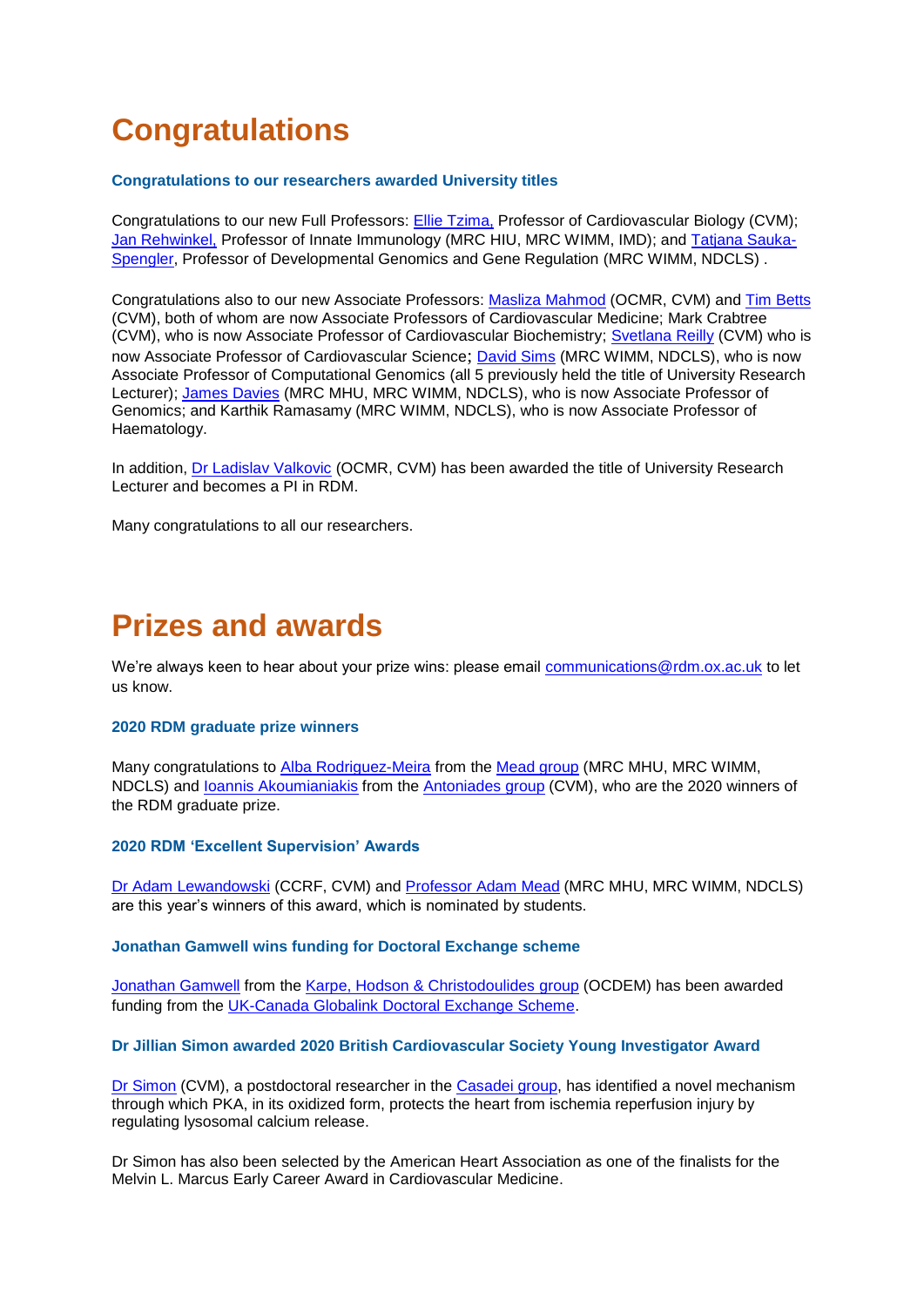### **Paul Dudley White International Scholar Award and Melvins Judkins finalists**

[Christos Kotanidis](https://www.rdm.ox.ac.uk/people/christos-kotanidis) (CVM), a DPhil student in the [Antoniades group,](https://www.rdm.ox.ac.uk/about/our-divisions/division-of-cardiovascular-medicine/division-of-cardiovascular-medicine-research/the-oxford-translational-cardiovascular-research-group) has been awarded the Paul Dudley White International Scholar Award for the Highest Ranked Abstract from the United Kingdom at Scientific Sessions 2020.

In addition, Christos and Dr Andrew Lewis (OCMR, CVM) from the [Tyler group](https://www.rdm.ox.ac.uk/research/tyler-group) were also both finalists for the Melvin Judkins Early Career Clinical Investigator Award.

#### **Dr Mayooran Shanmuganathan awarded graduate scholarship prize**

[Dr Mayooran Shanmuganathan](https://www.rdm.ox.ac.uk/people/mayooran-shanmuganathan) (CVM), currently a Clinical Research Fellow as well as a DPhil student within the [Piechnik](https://www.rdm.ox.ac.uk/about/our-divisions/division-of-cardiovascular-medicine/division-of-cardiovascular-medicine-research/piechnik-group-myocardial-functional-t1-mapping-2013-advanced-cardiac-magnetic-resonance-imaging-techniques) and [Ferreira](https://www.rdm.ox.ac.uk/about/our-divisions/division-of-cardiovascular-medicine/division-of-cardiovascular-medicine-research/quantitative-cardiac-magnetic-resonance-cmr-myocardial-tissue-characterisation-ferreira) groups, has been awarded the Alison Brading Memorial Graduate Scholarship in Medical Science by Lady Margaret Hall, to continue his DPhil study at the college.

#### **Researchers selected to participate in prestigious haematology training programme**

Congratulations to [Dr Simona Valletta](https://www.rdm.ox.ac.uk/people/simona-valletta) and [Dr Sarah Gooding](https://www.rdm.ox.ac.uk/people/sarah-gooding) (both MRC MHU, MRC WIMM, NDCLS), who were selected for the Translational Research Training in Hematology Program, a yearlong training and mentoring experience by the American Society of Hematology and the European Hematology Association.

#### **Fredrik Karpe gives annual British Endocrine Society Prize Lecture**

[Professor Fredrik Karpe](https://www.rdm.ox.ac.uk/people/fredrik-karpe) (OCDEM) was awarded the 2020 Clinical Endocrinology Trust Lecture.

#### **Professor Jeremy Tomlinson awarded 2021 Society of Endocrinology medal**

The medal is awarded every year to a British endocrinologist in recognition of outstanding studies. This marks the second year that an OCDEM researcher has been awarded this prestigious Society of Endocrinology medal, with Professor [David Ray](https://www.rdm.ox.ac.uk/people/david-ray) (OCDEM) winning the 2020 medal. [Professor](https://www.rdm.ox.ac.uk/people/jeremy-tomlinson)  [Tomlinson](https://www.rdm.ox.ac.uk/people/jeremy-tomlinson) (OCDEM) will be giving the Society Medal Lecture in 2021.

## **Tatjana Sauka-Spengler wins 2020 Cheryll Tickle medal**

[Professor Tatjana Sauka-Spengler](https://www.rdm.ox.ac.uk/people/tatjan-sauka-spengler) (MRC WIMM, NDCLS) is this year's winner of the Cheryll Tickle medal, which is awarded annually to a mid-career female scientist for outstanding achievements in the field of developmental biology research.

#### **Raj Thakker wins European Calcified Tissue Society (ECTS) Award**

[Professor Rajesh Thakker](https://www.rdm.ox.ac.uk/people/rajesh-thakker) (OCDEM) has been awarded the ECTS Philippe Bordier Award for 2020, for his significant clinical contributions to the field of bone and calcified tissue.

Many congratulations to all our award-winning staff and students!

# **In the News**

### **Professor Hugh Watkins shortlisted for £30m British Heart Foundation research prize**

A project led by [Professor Hugh Watkins](https://www.rdm.ox.ac.uk/people/hugh-watkins-1) (CVM) is one of the four research projects shortlisted for a single £30 million award from the British Heart Foundation. The charity says it is one of many radical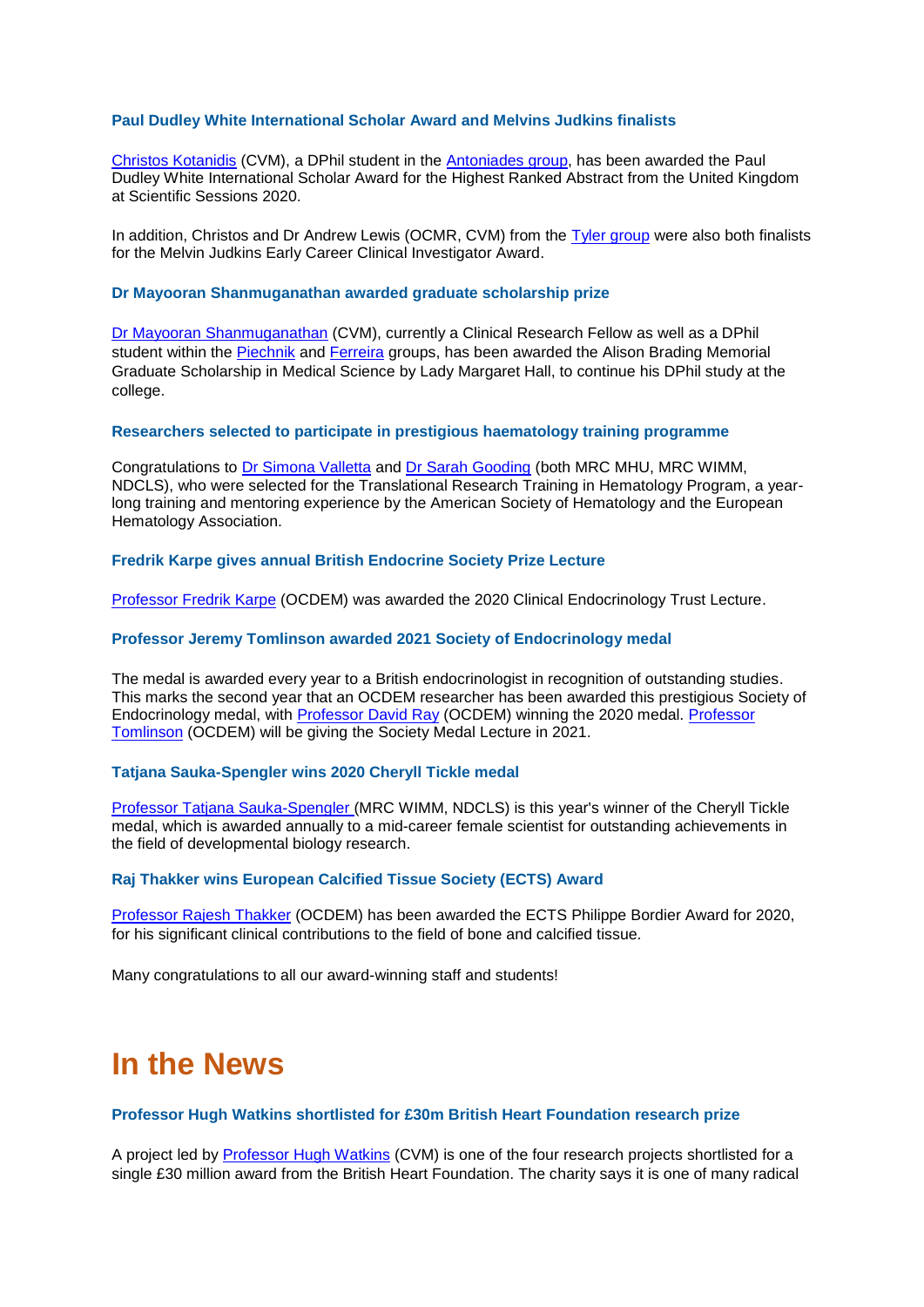new approaches needed to address a frightening mismatch in research funding compared with the burden of heart and circulatory diseases. Read more on the [RDM website.](https://www.rdm.ox.ac.uk/news/professor-hugh-watkins-shortlisted-for-ps30m-british-heart-foundation-research-prize)

### *The Lancet* **Diabetes Commission report published**

*The Lancet* Diabetes Commission was launched in 2016 with [Professor Rury Holman](https://www.rdm.ox.ac.uk/people/rury-holman) (OCDEM) as one of the 21 commissioners. After four years of data gathering, modelling and discussions, [the report](https://www.thelancet.com/journals/lancet/article/PIIS0140-6736(20)32374-6/fulltext) was published just ahead of World Diabetes Day on 14 November, and makes four key recommendations on how the gaps in diabetes prevention, professional knowledge, diabetes care and data can be closed.

#### **Bone hormone could provide new treatment for heart rhythm disorder**

[Associate Professor Svetlana Reilly](https://www.rdm.ox.ac.uk/people/svetlana-reilly) (CVM) has published a study in *Nature* which demonstrates that a hormone which helps regulate bone mass is also produced by the heart. This finding could help treat people with a dangerous heart rhythm disorder: read more on the [RDM website.](https://www.rdm.ox.ac.uk/news/bone-hormone-could-provide-new-treatment-for-heart-rhythm-disorder)

#### **Study shows that funding gender equity incentives work**

An analysis led by [Dr Pavel Ovseiko](https://www.rdm.ox.ac.uk/people/pavel-ovseiko) (IMD) finds that linking research funding to Athena SWAN gender equality action plans has been associated with a rise in the number of women in mid-level leadership positions and the proportion of funding going to women. The study was published in the BMJ, and you can [find out more](https://www.rdm.ox.ac.uk/news/analysis-shows-that-funding-gender-equity-incentives-can-work) about it on the RDM website.

#### **Role-playing computer game helps players understand how vaccines work on a global scale**

[Professor Hal Drakesmith](https://www.rdm.ox.ac.uk/people/alexander-drakesmith) (MRC HIU, MRC WIMM, IMD) and his colleagues conceived the idea for [The Vaccination Game,](https://snappishstew.itch.io/the-vaccination-game?secret=NyC4Za6c8gMTxsUfAgQuWQFgos) created by researchers at the MRC WIMM: the game challenges players to figure out how they can deploy limited doses of the vaccine to best control a disease modelled on influenza. Find out how you can [play the game](https://www.rdm.ox.ac.uk/news/role-playing-computer-game-helps-players-understand-how-vaccines-work-on-a-global-scale) on the RDM website.

#### **Unexpected eating turns on liver clock genes**

The study, led by [Professor David Ray](https://www.rdm.ox.ac.uk/people/david-ray) (OCDEM), finds that clock-target genes in mice livers become clock controlled only when the animals eat at unexpected times. Find out more on the [RDM website.](https://www.rdm.ox.ac.uk/news/unexpected-eating-turns-on-liver-clock-genes)

#### **Researchers target previously unknown 'genetic vulnerability' in breast cancer cells**

In a study published in *Nature*, [Associate Professor](https://www.rdm.ox.ac.uk/people/ross-chapman) Ross Chapman (MRC MHU, MRC WIMM, NDCLS) and his team report on a genetic vulnerability in nearly 10% of breast cancer tumours, which could be targeted to selectively kill cancer cells. Read more on the [RDM website.](https://www.rdm.ox.ac.uk/news/researchers-target-previously-unknown-genetic-vulnerability-in-breast-cancer-cells)

#### **Common diabetes drug helps reverse diabetic patients' heart disease risk**

[A new study](https://www.rdm.ox.ac.uk/news/common-diabetes-drug-helps-reverse-diabetic-patients2019-heart-disease-risk) led by [Professor Charalambos Antoniades](https://www.rdm.ox.ac.uk/about/our-divisions/division-of-cardiovascular-medicine/division-of-cardiovascular-medicine-research/the-oxford-translational-cardiovascular-research-group) (CVM) finds that insulin itself can cause oxidative damage to human arteries, contrary to what has previously been found in mouse and cell studies. But their study also finds that a commonly used category of anti-diabetic tablets (which inhibit a key enzyme known as dipeptidyl peptidase 4 (DPP4)) can ameliorate this effect, restoring blood vessel health.

#### **Study uncovers molecular 'first responder' that triggers heart-attack causing plaques**

A study led by [Professor Ellie Tzima](https://www.rdm.ox.ac.uk/people/ellie-tzima) (CVM) [has discovered the molecular 'first responder'](https://www.rdm.ox.ac.uk/news/study-uncovers-molecular-first-responder-that-triggers-heart-attack-causing-plaques) which detects disturbances in the flow of blood through the arteries, and responds by encouraging the formation of plaques which can lead to serious problems, including heart attack, stroke and even death. The study, published in the journal *[Nature](https://www.nature.com/articles/s41586-020-1979-4)*, found that mice without this molecule in its right shape don't have clogged arteries, even when they eat an unhealthy high fat diet.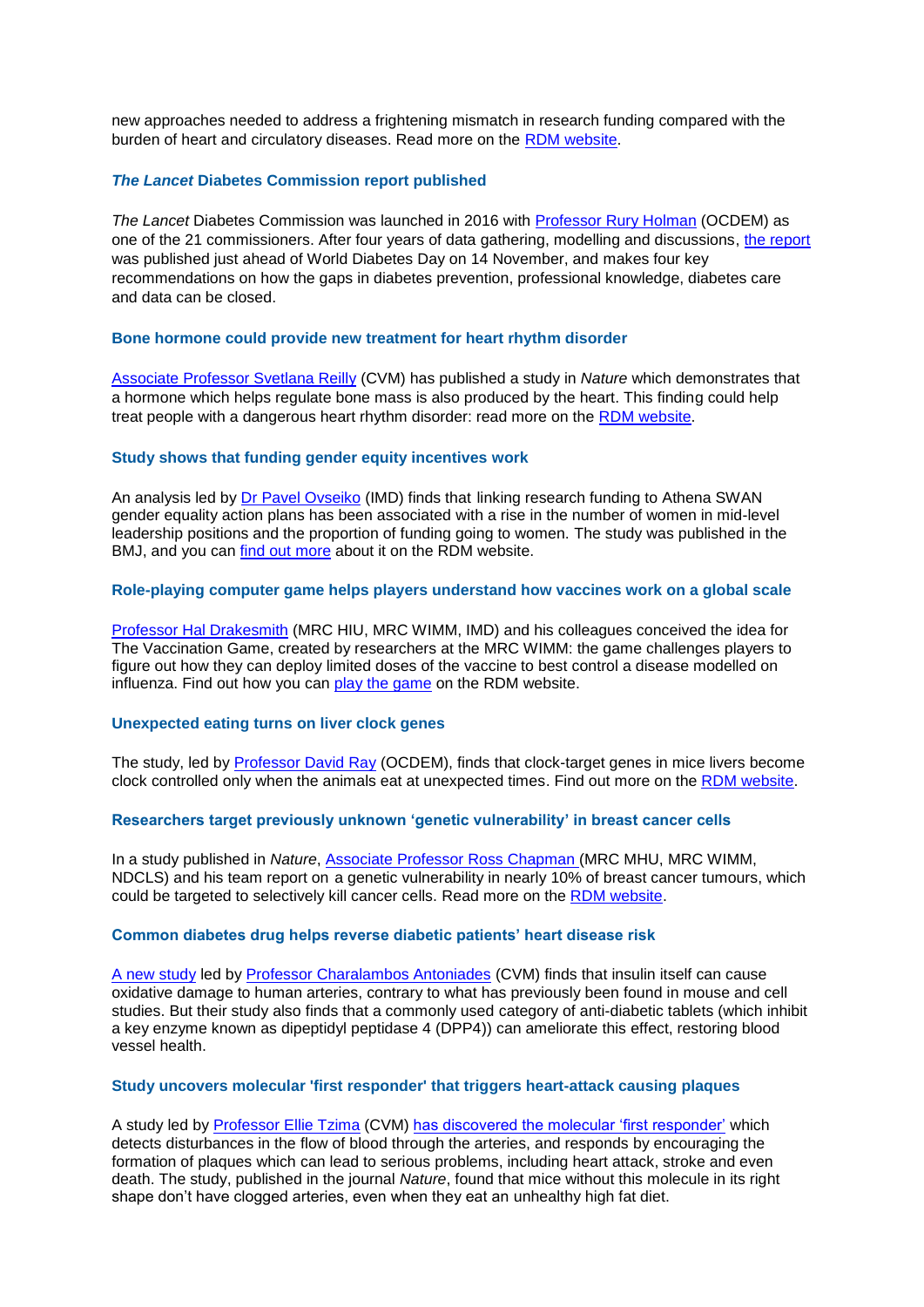# **COVID research at RDM**

### **RDM researcher leads major COVID-19 convalescent plasma programme**

[Professor David Roberts](https://www.rdm.ox.ac.uk/people/david-roberts) (NDCLS), who is also Associate Medical Director, NHS Blood and Transplant, is co-leading an NHS Blood and Transplant programme to collect convalescent plasma from people who have recovered from COVID-19 to support a national clinical trial. Read more on the [RDM website.](https://www.rdm.ox.ac.uk/news/rdm-researcher-leads-major-covid-19-convalescent-plasma-programme)

### **Diabetes Trial Unit leads on UK trial sites testing potential COVID-19 preventatives**

The Diabetes Trial Unit (DTU) is managing the UK sites for a global study (the COPCOV trial) testing if either chloroquine or hydroxychloroquine can prevent COVID-19 in vital frontline healthcare workers. Find out more on the [RDM website.](https://www.rdm.ox.ac.uk/news/diabetes-trial-unit-leads-on-uk-trial-sites-for-international-study-testing-antimalarials-as-potential-covid-19-treatments)

### **Tracking the longer-term impact of COVID-19**

[Dr Betty Raman](https://www.rdm.ox.ac.uk/people/betty-raman) and [Professor Stefan Neubauer](https://www.rdm.ox.ac.uk/people/stefan-neubauer) (both OCMR, CVM) are co-leading the C-MORE study, which assesses the effects of COVID-19 on multiple vital organs including the lungs, heart, brain, liver and kidneys (as assessed by magnetic resonance imaging) for up to twelve months. The study will also explore the impact of COVID-19 on functional capacity and quality of life for people who are affected by the illness.

The C-MORE study is also part of the UK wide £8.4 million [PHOSP-COVID](https://www.phosp.org/) study, which is tracking longer-term effects of COVID-19 in patients across the UK.

Initial findings from the C-MORE study are that a large proportion COVID-19 patients discharged from hospital were still experiencing symptoms of breathlessness, fatigue, anxiety and depression two to three months after contracting the virus. Read more on the [RDM website.](https://www.rdm.ox.ac.uk/news/new-study-reveals-medium-term-impact-of-covid-19)

#### **Rapid haemagglutination test for SARS-CoV-2 serology and vaccine/therapy development**

[Professor Alain Townsend](https://www.rdm.ox.ac.uk/people/alain-townsend) (MRC HIU, MRC WIMM, IMD) and his team have developed a rapid haemagglutination test for SARS-CoV-2 serology which is now being provided to many countries worldwide for collaborative research. His team is also developing new approaches to vaccination and treatment.

Professor Townsend's team is also identifying and characterising monoclonal antibodies from patients who have recovered from COVID-19 with a view to the development of future therapeutics. In the longer term, he is working with Professor Mark Howarth in the Department of Biochemistry in Oxford to make a protein aggregate vaccine based on the spike protein. Overall, this work will contribute to vaccine and therapeutic developments.

#### **COVID-19 pathogenesis, diagnostics and vaccines**

Drs [Giorgio Napolitani](https://www.rdm.ox.ac.uk/people/giorgio-napolitani) and [Mariolino Salio](https://www.rdm.ox.ac.uk/people/mariolina-salio) (both MRC HIU, MRC WIMM, IMD) are focussing on T cells which have the capacity to kill other cells infected with viruses. They will identify which parts of the virus these T cells recognise which will help us to generate tools to understand whether patients with COVID-19 or individuals vaccinated with candidate vaccines against this disease develop SARS-CoV2-specific T cells capable of protecting against infection. In addition, these tools will also support the development of diagnostics. In collaboration with [Dr Hashem Koohy](https://www.rdm.ox.ac.uk/people/hashem-koohy) (MRC HIU, MRC WIMM, IMD), they will be using bioinformatic approaches to predict which parts of the virus might be recognized by T cells.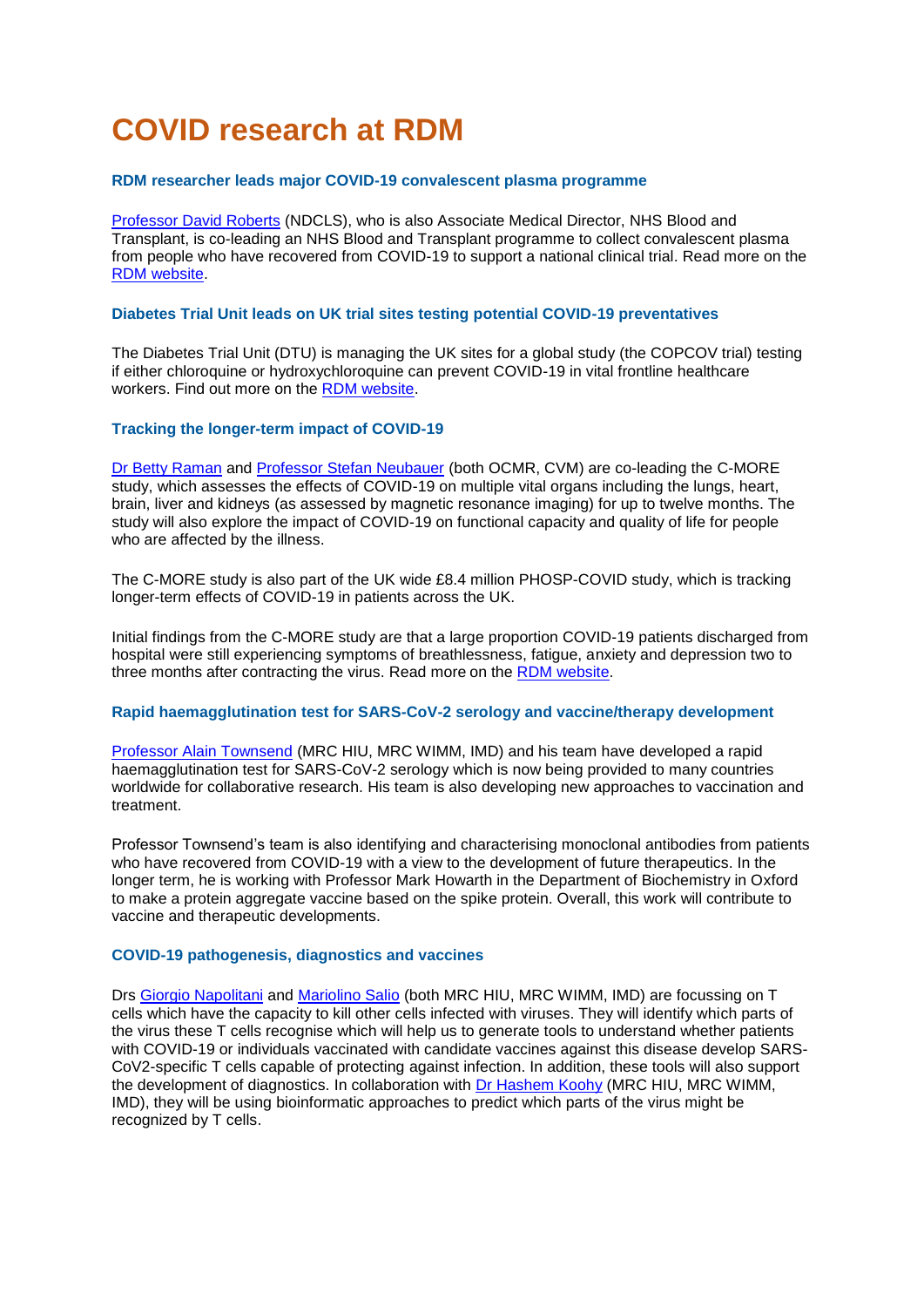#### **Understanding T cell responses to SARS-CoV-2**

[Professor Tao Dong](https://www.rdm.ox.ac.uk/people/tao-dong) (MRC HIU, MRC WIMM, IMD) and her team are studying the COVID-19 immune response, with a particular focus on T cell biology. They have shown that there is a [strong T cell](https://www.rdm.ox.ac.uk/news/persistent-immune-memory-of-covid-19-found-in-recovered-patient-t-cells)  [response in recovered COVID-19 patients,](https://www.rdm.ox.ac.uk/news/persistent-immune-memory-of-covid-19-found-in-recovered-patient-t-cells) and that patients with elevated levels of a marker for T cell activity go on to develop only mild symptoms, suggesting that  $\top$  cell responses may be key to fighting off COVID-19. Professor Dong was interviewed about her work on BBC Radio 4's *Today* programme, and her work is being extended towards the development of a T cell diagnostic test (currently filed with Oxford University Innovation).

Professor Dong has long-term collaborations in China Beijing's You'an and Ditan Hospitals, and is also collaborating with Chinese colleagues at Chinese Academy of Medical Sciences and Nankai University.

## **Screening platforms to identify infections**

[Professor Jim Hughes](https://www.rdm.ox.ac.uk/people/jim-hughes) and Associate [Professor James Davies](https://www.rdm.ox.ac.uk/people/james-davies) (both MRC MHU, MRC WIMM, NDCLS), in collaboration with Nucleome Therapeutics, are leading an initiative to develop new, faster and larger screening platforms that will help identify infected individuals in the population.

#### **Wider healthcare effects of the COVID-19 pandemic**

[Professor Barbara Casadei](https://www.rdm.ox.ac.uk/people/barbara-casadei) (CVM) is the senior author on a study that found that about 5,000 heart attack sufferers in England missed out on lifesaving hospital treatment due to the COVID-19 pandemic. [The study,](https://www.rdm.ox.ac.uk/news/about-5000-heart-attack-sufferers-in-england-missed-out-on-lifesaving-hospital-treatment-due-to-the-covid-19-pandemic) published in *The Lancet*, used data regularly collected by NHS Digital from NHS Hospital Trusts to document a reduction in admissions with heart attack in England at the start of the COVID-19 pandemic, by comparing weekly rates in 2020 with those observed in 2019.

#### **Using AI to measure cardiovascular risk in COVID-19 patients**

[Professor Charalambos Antoniades](https://www.rdm.ox.ac.uk/people/charalambos-antoniades) (CVM) and his team are extending the AI methods they have developed to [spot heart disease risk from CT scans,](https://www.rdm.ox.ac.uk/news/using-ai-to-measure-cardiovascular-risk-in-covid-19-patients) for use in COVID-19 patients. This project is one of only six new NIHR-BHF projects, and involves collaborators from across the UK.

### **Varying risk of COVID-19 to health workers revealed**

[Professor Fredrik Karpe](https://www.rdm.ox.ac.uk/people/fredrik-karpe) (OCDEM) is one of the researchers involved in a study at Oxford University Hospitals (OUH) NHS Foundation Trust which has revealed the [different levels of risk](https://www.rdm.ox.ac.uk/news/varying-risk-of-covid-19-to-health-workers-revealed) faced by healthcare workers dealing with the COVID-19 pandemic.

This study is the first to comprehensively investigate all staff groups across an institution, and combines data from both symptomatic and asymptomatic staff testing programmes: in a major collaboration with the University, almost 10,000 staff members were tested for SARS-CoV-2 as well as antibodies to the virus.

#### **Serum iron may be a useful biomarker to identify COVID-19 disease severity**

An ongoing collaboration between OUH ICU academic clinicians and [Professor Hal Drakesmith](https://www.rdm.ox.ac.uk/people/alexander-drakesmith) (MRC HIU, MRC WIMM, IMD) finds that intensive care COVID-19 patients with [very low levels of serum iron](https://www.rdm.ox.ac.uk/news/serum-iron-may-be-useful-biomarker-to-identify-covid-19-disease-severity) had severe respiratory failure. Professor Drakesmith's group now plans further investigations as part of a larger programme within the [International Severe Acute Respiratory and emerging Infection](https://isaric.tghn.org/)  [Consortium,](https://isaric.tghn.org/) which is evaluating samples from hospitalised patients. The investigations are part of an [NIHR Oxford](file:///C:/Users/cnarain/AppData/Local/Microsoft/Windows/INetCache/Content.Outlook/2K9YV70X/Correct%3f) BRC-funded study evaluating blood cell-related biomarkers associated with adverse outcomes in COVID-19 infections.

#### **Oxford-Sri Lanka study to compare COVID-19 immune response**

[Professor Graham Ogg](https://www.rdm.ox.ac.uk/people/graham-ogg) (MRC HIU, MRC WIMM, IMD) is co-leading [a study](https://www.rdm.ox.ac.uk/news/oxford-sri-lanka-study-to-compare-covid-19-immune-response) that will compare T cell and antibody responses to uncover the role of 'background' immunity to virus strains already in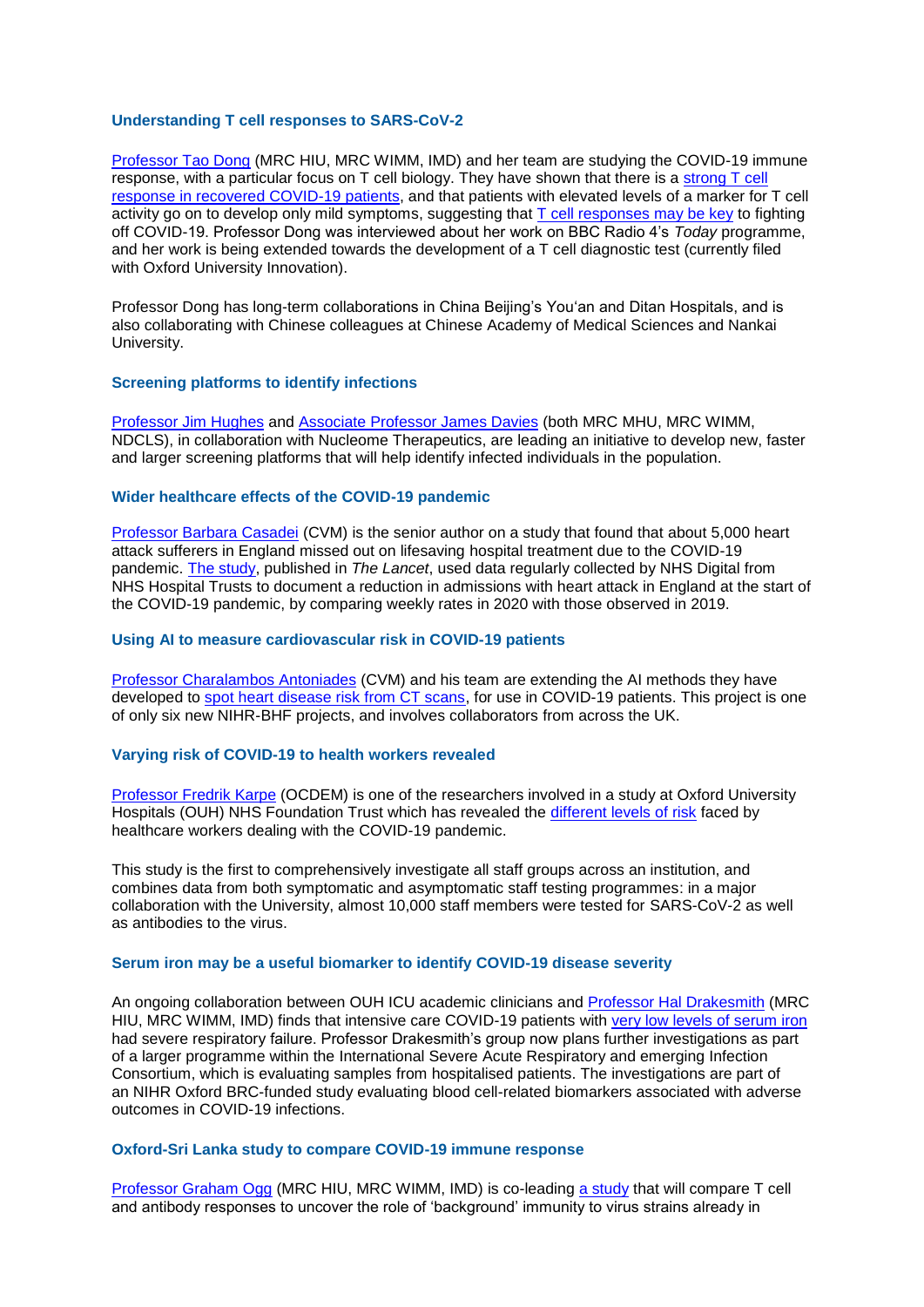circulation, including infections with similar coronaviruses. Professor Ogg and his collaborators will be analysing blood samples from the general population, as well as current and recovered COVID-19 patients in both the UK and Sri Lanka, to track how different kinds of existing immunity affect disease.

### **How research on ticks could offer potential COVID-19 breakthrough**

[Professor Shoumo Bhattacharya](https://www.rdm.ox.ac.uk/people/shoumo-bhattacharya) (CVM), whose work has previously shown that tick saliva could potentially yield many new drugs, is now working with ILC Therapeutics to examine the use of tick evasins as a potential COVID-19 treatment option for patients whose lungs are badly damaged by the virus and face a critical juncture in recovery. Read more on the [RDM website.](https://www.rdm.ox.ac.uk/news/how-research-on-ticks-could-offer-potential-covid-19-breakthrough)

### **COVID-19 Research Response Fund [\(CRRF\)](https://www.medsci.ox.ac.uk/research/internal/funding-directory/covid-19-research-response-fund) awards were made to:**

- [Professor Amanda Adler](https://www.rdm.ox.ac.uk/people/amanda-adler) (OCDEM) for a project entitled *'Preventing infection with coronavirus (COVID-19) in health care workers exposed to COVID-19; clinical and cost effectiveness of hydroxychloroquine'.*
- [Professor Graham Ogg](https://www.rdm.ox.ac.uk/people/graham-ogg) (MRC HIU, MRC WIMM, IMD) for acquisition of a *'Category 3 FACS Sorter, 10x Chromium, Rhapsody'.*
- [Professor Paul Leeson](https://www.rdm.ox.ac.uk/people/paul-leeson) (CVM) for a project entitled *'COVID-19 Learning from Echocardiography and AI Resource (CLEAR)'.*
- [Professor Alain Townsend](https://www.rdm.ox.ac.uk/people/alain-townsend) (MRC HIU, MRC WIMM, IMD) for a project entitled '*Development of virus like particle subunit vaccine for SARS-CoV2'.*
- [Professor Charalambos](https://www.rdm.ox.ac.uk/people/charalambos-antoniades) Antoniades (CVM) for a project entitled *'The UK COVID-19 Cardiovascular Risk Assessment Consortium (UK C19-CRC)'.*
- [Professor Deborah Gill](https://www.rdm.ox.ac.uk/people/deborah-gill) (NDCLS) for a project entitled *'SARS-CoV2 in Oxfordshire: Rapid tracking of viral lineages via Nanopore sequencing'.*

# **Congratulations to the following DPhil students on passing their vivas**

**Anna Katharina Glück** worked on '*The role of G protein alpha 11 in calcium and glucose Homeostasis*', and was supervised by Dr Kate Lines and Professor Rajesh Thakker (both OCDEM).

**Alba Rodriguez-Meira** worked on '*Genetic and molecular basis of myeloid neoplasms at single-cell resolution*', and was supervised by Professor Adam Mead and Professor Sten Eirik Jacobsen (both MRC MHU, MRC WIMM, NDCLS).

**Antje Kristin Grotz** worked on '*Identifying genes involved in beta cell dysfunction using highthroughput genetic and genomic approaches*', and was supervised by Professor Anna Gloyn (OCDEM) and Dr Daniel Ebner (NDM).

**I-Jun Lau** worked on '*The role of MYB in MLL-AF9 leukaemia*', and was supervised by Associate Professor Thomas Milne and Professor Paresh Vyas (both MRC MHU, MRC WIMM, NDCLS).

**Ahmad Moolla** worked on '*Novel non-invasive markers, imaging and interventions for the diagnosis, characterisation and treatment of non-alcoholic fatty liver disease*', and was supervised by Professor Stefan Neubauer (OCMR, CVM) and Professor Jeremy Tomlinson (OCDEM).

**Andrew Robert Harper** worked on '*The genetic aetiology of hypertrophic cardiomyopathy*', and was supervised by Professor Martin Farrall, Professor Hugh Watkins and Dr Anuj Goel (all CVM).

**Arjun Narayan Ajmer Jayaswal** worked on '*Stratification of disease severity in patients with liver fibrosis, cirrhosis and portal hypertension using novel multiparametric magnetic resonance imaging techniques*', and was supervised by Professor Stefan Neubauer (OCMR, CVM), Professor Eleanor Barnes (NDM), Dr Matt Kelly (Perspectum Diagnostics) and Professor J. Michael Brady (Oncology).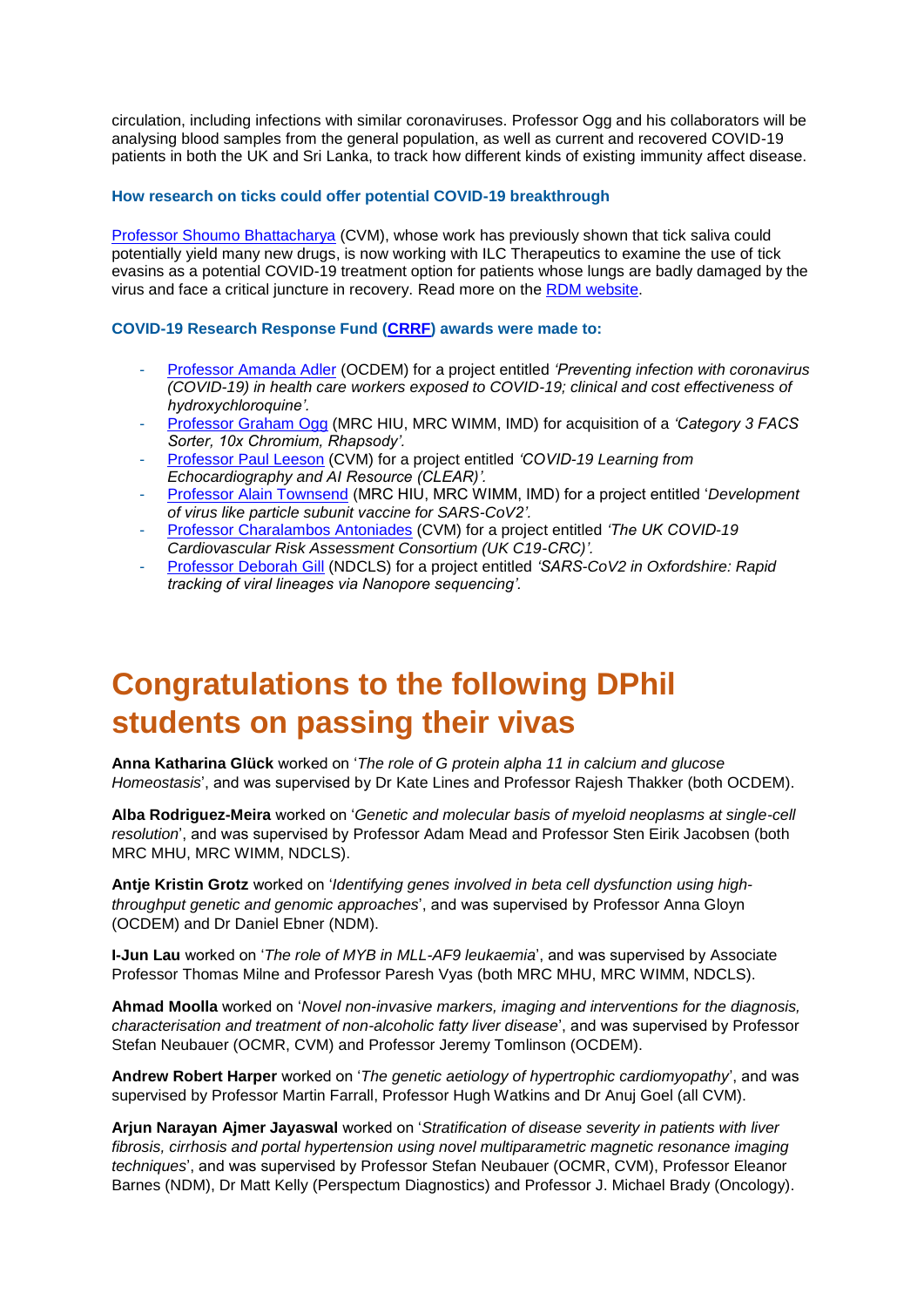**Evangelos Oikonomou** worked on '*Computed tomography phenotyping of perivascular adipose tissue for cardiovascular disease diagnosis and risk stratification*', and was supervised by Professor Charalambos Antoniades (CVM) and Dr Jemma Hopewell (NDPH).

**Klemen Ziberna** worked on the '*Role of diabetes mellitus in atrial fibrillation and potential new treatments*', and was supervised by Dr Ricardo Carnicer-Hijazo and Professor Barbara Casadei (both CVM).

**Dominic Owens** worked on '*Elucidating the cis-regulatory logic of Runx1 during developmental haematopoiesis*', and was supervised by Professor Marella De Bruijn and Professor Jim Hughes (both MRC MHU, MRC WIMM, NDCLS).

**Yiangos Psaras** worked on '*Modified traction force microscopy for simultaneous single cell acquisition of force and calcium*', and was supervised by Dr Matthew Daniels (CVM, now at Manchester University) and Associate Professor Edmond Walsh (Engineering).

**Xiaopeng Fu** worked on the '*Role of CD1a-restricted T cells in the immune responses to Staphylococcus aureus*', and was supervised by Professor Graham Ogg and Professor David Jackson (both MRC HIU, MRC WIMM, IMD).

**Alice Lightowlers** worked on '*Method development for the generation and selection of precise genomic edits in human cells*', and was supervised by Dr David Knapp (MRC MHU, MRC WIMM, NDCLS), Professor Tudor Fulga (MRC WIMM, NDCLS, now at Vertex Pharmaceuticals) and Professor Jim Hughes (MRC MHU, MRC WIMM, NDCLS).

**Susan Yangshan Yu** worked on '*Second generation superagonistic anti-PD-1 antibodies*', and was supervised by Professor Simon Davis (MRC HIU, MRC WIMM, IMD).

**Megat Abd Hamid** worked on '*Mechanisms of co-stimulatory and inhibitory receptors in human cancer-specific cytotoxic T cells*', and was supervised by Professor Tao Dong and Dr Yanchun Peng (both MRC HIU, MRC WIMM, IMD).

**Martyna Lukoseviciute** worked on '*Tackling chromatin dynamics and bimodal foxd3 mechanism on neural crest gene regulation* in vivo', and was supervised by Professor Tatjana Sauka-Spengler (MRC WIMM, NDCLS).

**Adrienne Grace Siu** worked on '*Modelling the Short-T2\*Signal in the Liver with Ultrashort Echo Time Magnetic Resonance Imaging (UTE MRI)*', and was supervised by Dr Matthew Robson (OCMR, CVM, now at Perspectum Diagnostics) and Dr Luca Biasiolli (OCMR, CVM).

**Ross Upton** worked on '*Detection of prognostically significant coronary artery disease in stress echocardiography using artificial intelligence*', and was supervised by Professor Hugh Watkins (CVM) and Professor Paul Leeson (CCRF, CVM).

**Max Jamilly** worked on '*Genetic screening to investigate treatment resistance in MLL-rearranged leukemia*', and was supervised by Professor Tudor Fulga (MRC WIMM, NDCLS, now at Vertex Pharmaceuticals) and Professor Thomas Milne (MRC MHU, MRC WIMM, NDCLS).

**Sven Jaeschke** worked on '*Motion estimation using radiofrequency scattering of a parallel transmit coil for cardiac magnetic resonance*', and was supervised by Dr Matthew Robson (OCMR, CVM, now at Perspectum Diagnostics) and Dr Aaron Hess (OCMR, CVM).

**Joe Neal Frost** worked on '*Iron controls the adaptive immune response*', and was supervised by Professor Hal Drakesmith (MRC HIU, MRC WIMM, IMD) and Dr Oliver Bannard (NDM).

In addition, **Einas Elmahi** passed their viva for MSc (Research), and worked on 'The impact of pregnancy and its complications on maternal cardiovascular structure and function in later life', and was supervised by Professor Paul Leeson (CCRF, CVM) and Dr Alexander Jones (Paediatrics).

Many congratulations to all our students!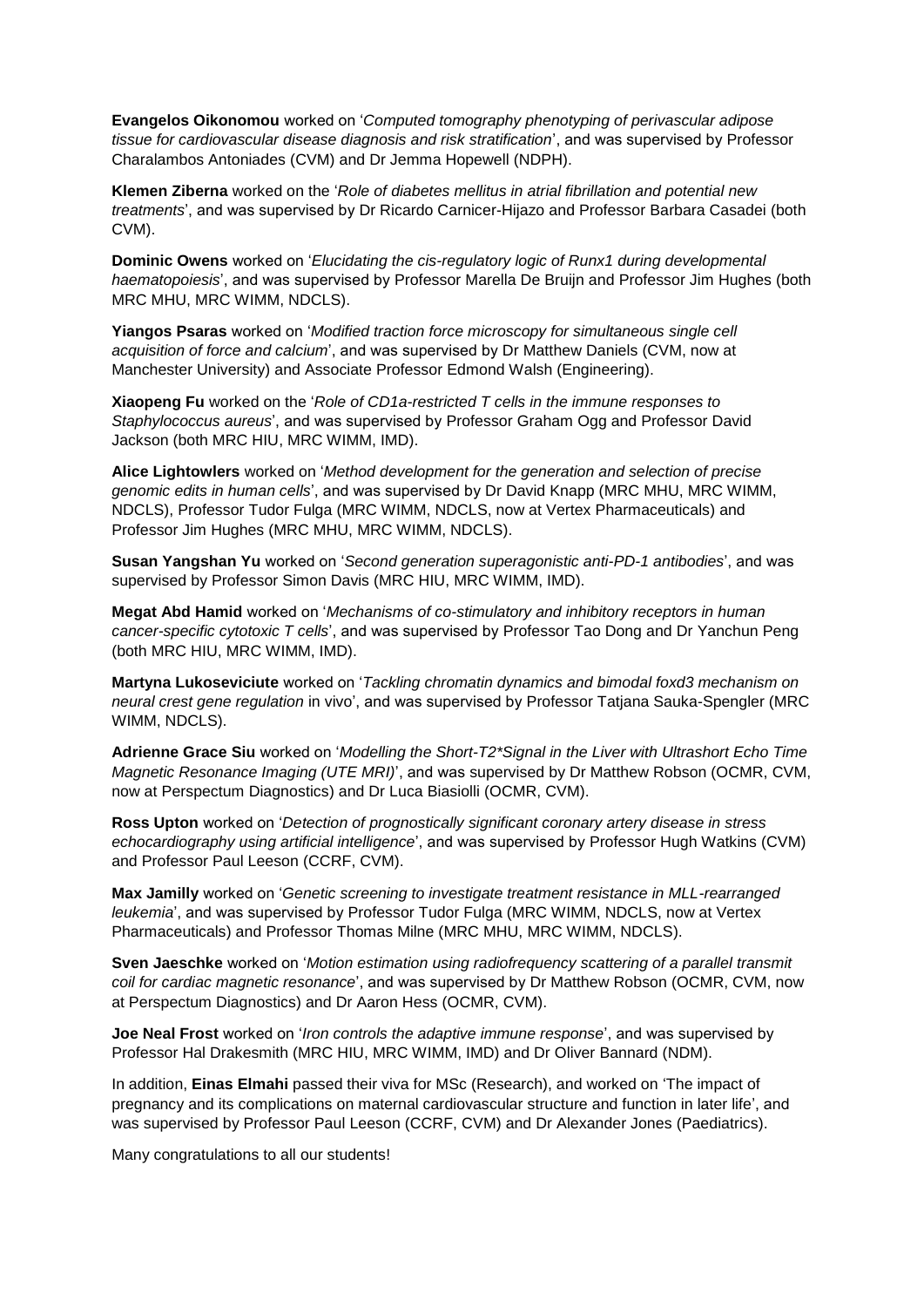# **Research funding**

Don't forget to visit the ['Find Funding'](https://www.rdm.ox.ac.uk/intranet/finance-grants-and-funding/find-funding) section of the website to learn about the support that we can provide with your grant applications. Details of all RDM internal deadlines can also be found there. For any funding related queries, please contact the [RDM Research Strategy and Funding team](mailto:funding@rdm.ox.ac.uk) (Drs [Ruth McCaffrey,](mailto:ruth.mccaffrey@rdm.ox.ac.uk) [Serena Briant](mailto:serena.briant@rdm.ox.ac.uk) and [Kathleen Dolan\)](mailto:kathleen.dolan@rdm.ox.ac.uk).

# External funds

We had another successful year in securing external grant funding, despite the disruption due to COVID. Space does not permit listing all of the new grants but some particular highlights include:

[Dr Yvonne Couch](https://www.rdm.ox.ac.uk/people/yvonne-couch) (IMD) has received a research fellowship from Alzheimer's Research UK (ARUK) to investigate how stroke can cause vascular dementia.

[Dr Sarah Howles](https://www.rdm.ox.ac.uk/people/sarah-howles) (OCDEM) was awarded a Wellcome Trust Clinical Research Career Development Fellowship.

Dr Sumana Sharma (MRC HIU, MRC WIMM, IMD) was awarded a Sir Henry Wellcome Fellowship to work with Prof Simon Davis.

[Dr Adam Wilkinson,](https://profiles.stanford.edu/adam-wilkinson) currently at Stanford University, was awarded an Intermediate Fellowship from the Kay Kendall Leukaemia fund (KKLF) to join the WIMM, MHU and undertake research to investigate blood stem cell self-renewal.

[Dr Susie Shapiro](https://www.rdm.ox.ac.uk/people/susie-shapiro) was awarded an MRC Clinical Academic Research Partnership Fellowship to work with Prof Adam Mead (MRC MHU, MRC WIMM, NDCLS) looking at improving cardiovascular outcomes in polycythaemia by risk stratification and targeted therapy.

[Dr Nicola Curry](https://www.rdm.ox.ac.uk/people/nicola-curry) was awarded an MRC Clinical Academic Research Partnership Fellowship to work with Prof Robin Choudhury (CVM) looking at the role of endothelium in traumatic coagulopathy.

[Professor Robin Choudhury](https://www.rdm.ox.ac.uk/people/robin-choudhury) (CVM) was awarded funding from the Chan Zuckerberg initiative for a study using single cell RNA sequencing (SC-Seq) and computational biology inflammatory cells to understand regenerative versus non-regenerative models post-myocardial infarction.

[Associate Professor Anne Goriely](https://www.rdm.ox.ac.uk/people/anne-goriely) (MRC WIMM, NDCLS) received a Wellcome Investigator Award for a research programme focusing on selfish selection, promoting clonal expansion of pathogenic *de novo* mutations in human testes/male germline.

[Professor Ellie Tzima](https://www.rdm.ox.ac.uk/people/ellie-tzima) (CVM) was awarded a BHF Programme Grant to study novel mechanotransducers involved in atherosclerosis and vascular remodelling.

[Professor Doug Higgs](https://www.rdm.ox.ac.uk/people/doug-higgs) (MRC WIMM, NDCLS) was awarded an MRC Programme Grant to further investigate gene expression in haematopoiesis and management of anaemia.

[Prof Andrew Wilkie](https://www.rdm.ox.ac.uk/people/andrew-wilkie) (MRC WIMM, NDCLS) was awarded an MRC Programme Grant.

[Dr Pavel Ovseiko](https://www.rdm.ox.ac.uk/people/pavel-ovseiko) (IMD) was awarded Horizon 2020 funding as part of a multi-country consortium for a project called ALLINTERACT about widening and diversifying citizens' engagement in science.

Many others received project grants, industrial funding, studentships and capital funding. Congratulations to all.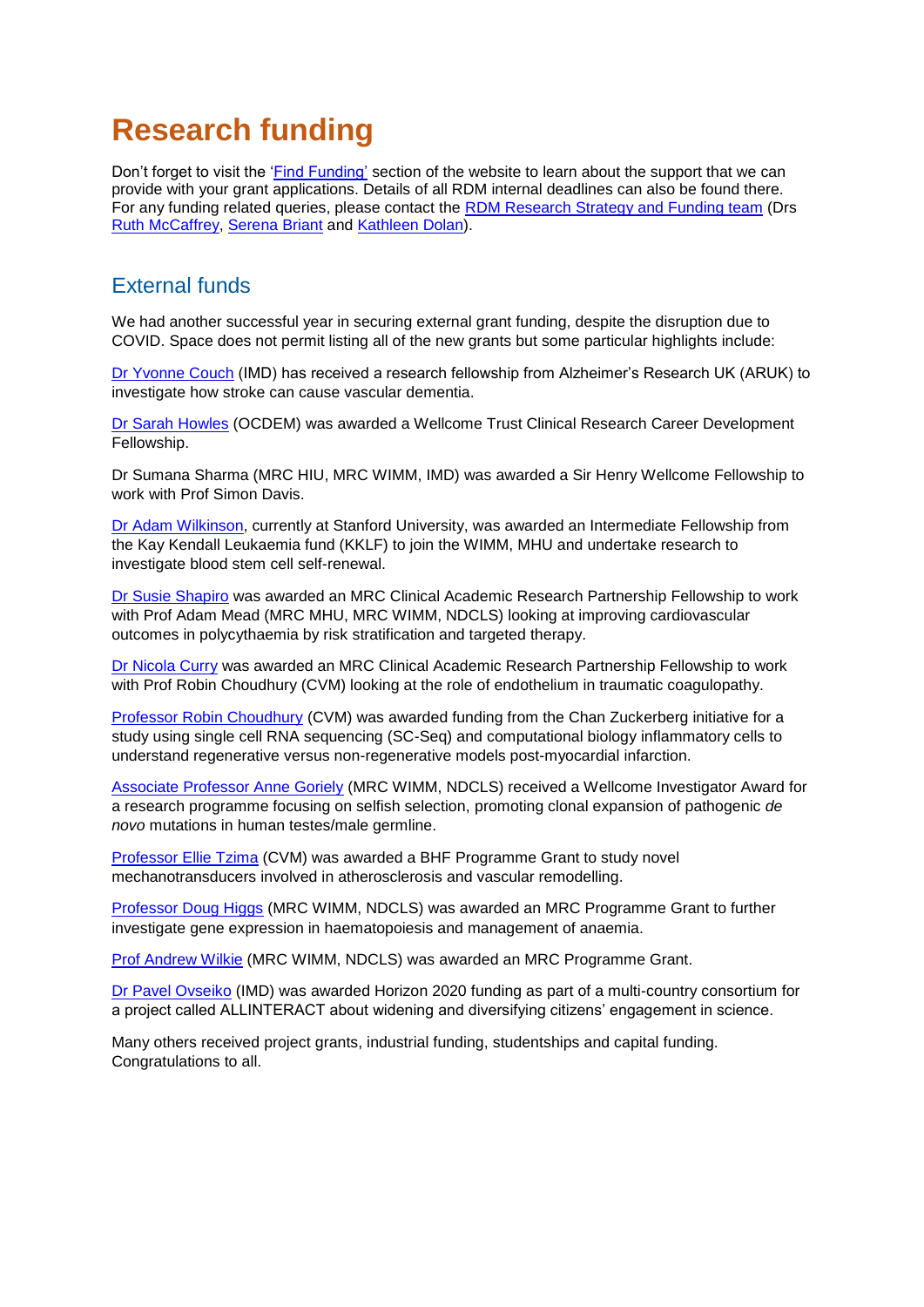# Internal funds

[Dr Andrew Armitage](https://www.rdm.ox.ac.uk/people/andrew-armitage) (MRC HIU, MRC WIMM, IMD) has received funding from the Internal Research [England GCRF support fund](https://researchsupport.admin.ox.ac.uk/funding/internal-hefce-gcrf) for *'How does iron influence immune development in infants?'*.

[Professor Jeremy Tomlinson](https://www.rdm.ox.ac.uk/people/jeremy-tomlinson) (OCDEM) has received funding from [OCMS Internal Pump Priming fund](https://www.medsci.ox.ac.uk/divisional-services/opportunities-and-updates/oxford-centre-for-microbiome-studies-internal-pump-priming-fund-deadline-fri-15-nov) for his project "*The gut microbiome and the treatment of NAFLD*"*.*

Human Immune Discovery Initiative [\(HIDI\)](https://www.medsci.ox.ac.uk/research/internal/funding-directory/hidi-internal-fund) awards were made to**:** Ullrich Leuschner (NDCLS), [Dr Yi-](https://www.rdm.ox.ac.uk/people/yi-ling-chen)[Ling Chen](https://www.rdm.ox.ac.uk/people/yi-ling-chen) (MRC HIU, MRC WIMM, IMD).

Medical and Life Sciences Translational Fund [\(MLSTF\)](https://www.medsci.ox.ac.uk/research/internal/funding-directory/medical-and-life-sciences-translational-fund) awards were made to**:** [Professor Adam Mead](https://www.rdm.ox.ac.uk/people/adam-mead) (MRC MHU, MRC WIMM, NDCLS), [Professor Paresh Vyas](https://www.rdm.ox.ac.uk/people/paresh-vyas) (MRC MHU, MRC WIMM, NDCLS), and [Professor Ellie Tzima](https://www.rdm.ox.ac.uk/people/ellie-tzima) (CVM).

Medical Sciences Internal Fund [\(MSIF\)](https://www.medsci.ox.ac.uk/research/internal/funding-directory/medical-science-internal-fund/medical-science-internal-fund-pump-priming) pump priming awards were made to: [Dr Claudia Giuda](https://www.rdm.ox.ac.uk/people/claudia-guida) (OCDEM), [Dr Andrew Lewis](https://www.dpag.ox.ac.uk/team/andrew-lewis) (CVM), [Dr Naveed Akbar](https://www.rdm.ox.ac.uk/people/naveed-akbar) (CVM), [Dr Yi-Ling Chen](https://www.rdm.ox.ac.uk/people/yi-ling-chen) (MRC HIU, MRC WIMM, IMD).

Wellcome Institutional Strategic Support Fund [\(ISSF\)](https://www.medsci.ox.ac.uk/research/internal/funding-directory/issf/) awards were made to: [Associate Professor](https://www.rdm.ox.ac.uk/people/svetlana-reilly)  [Svetlana Reilly](https://www.rdm.ox.ac.uk/people/svetlana-reilly) (CVM), [Dr Adam Lewandowski](https://www.rdm.ox.ac.uk/people/adam-lewandowski) (CVM), [Dr Quan Zhang](https://www.rdm.ox.ac.uk/people/quan-zhang) (OCDEM).

John Fell Fund [\(JFF\)](https://www.medsci.ox.ac.uk/research/internal/funding-directory/john-fell-fund) awards were made to: [Associate Professor Svetlana Reilly](https://www.rdm.ox.ac.uk/people/svetlana-reilly) (CVM), [Dr Costas](https://www.rdm.ox.ac.uk/people/constantinos-christodoulides)  [Christodoulides](https://www.rdm.ox.ac.uk/people/constantinos-christodoulides) (OCDEM), [Dr Susan Shapiro](https://www.rdm.ox.ac.uk/people/susie-shapiro) (NDCLS), [Stephen Taylor](https://www.rdm.ox.ac.uk/people/stephen-taylor) (MRC WIMM, NDCLS), [Dr](https://www.rdm.ox.ac.uk/people/filipa-da-costa-simoes)  [Filipa Simões](https://www.rdm.ox.ac.uk/people/filipa-da-costa-simoes) (MRC WIMM, NDCLS), [Dr Pavel Ovseiko](https://www.rdm.ox.ac.uk/people/pavel-ovseiko) (IMD), [Professor Alain Townsend](https://www.rdm.ox.ac.uk/people/alain-townsend) (MRC HIU, MRC WIMM, IMD), [Professor Sten Eirik Jacobsen](https://www.rdm.ox.ac.uk/people/sten-jacobsen) (MRC MHU, MRC WIMM, NDCLS), Associate [Professor Stefan Piechnik](https://www.rdm.ox.ac.uk/people/stefan-piechnik) (CVM).

This year, funding from the [Returning Carers' Fund](https://www.medsci.ox.ac.uk/research/internal/funding-directory/returning-carers-fund) has been awarded to [Dr Andrea van Dam](https://www.rdm.ox.ac.uk/people/andrea-vandam) (OCDEM) in the Karpe and Christodoulides labs.

# **RDM Initiatives**

# **Teaching at RDM**

The Tutorial Teaching Mentoring Programme organised by the RDM Education Working Group will be launched in Hillary term. The [RDM Education Working Group](https://www.rdm.ox.ac.uk/intranet/career-development/teaching-at-rdm) was established this year to support and promote teaching across the department. This new course has the objective of improving the quality of teaching in the department by helping RDM staff to design their first teaching classes. Participants will have first-hand experience on how to prepare and run a tutorial by participating in a practical session and creating their own sessions with the help and feedback of RDM senior tutors.

#### **Draft RDM Respectful Behaviours Framework**

Over recent months, the [RDM Strategic Team](https://www.rdm.ox.ac.uk/intranet/contacts-and-maps/rdm-strategic) have been working on developing a Respectful Behaviours Framework for all in RDM. The framework was initiated in response to earlier staff and student survey results; conversations across RDM; work from the Environment and Culture Working Group; and discussions with Harassment Advisors. This information was combined with desk research which looked at how other organisations have been tackling behavioural questions. Then using this material, we put together a draft framework, which we have primarily focussed as a guide of good behaviours.

The draft framework is [available now](https://www.rdm.ox.ac.uk/intranet/personnel/respectful-behaviours-framework) (SSO login needed), and we are currently looking through the comments that you have sent us on this draft. Once finalised, the framework will supplement the